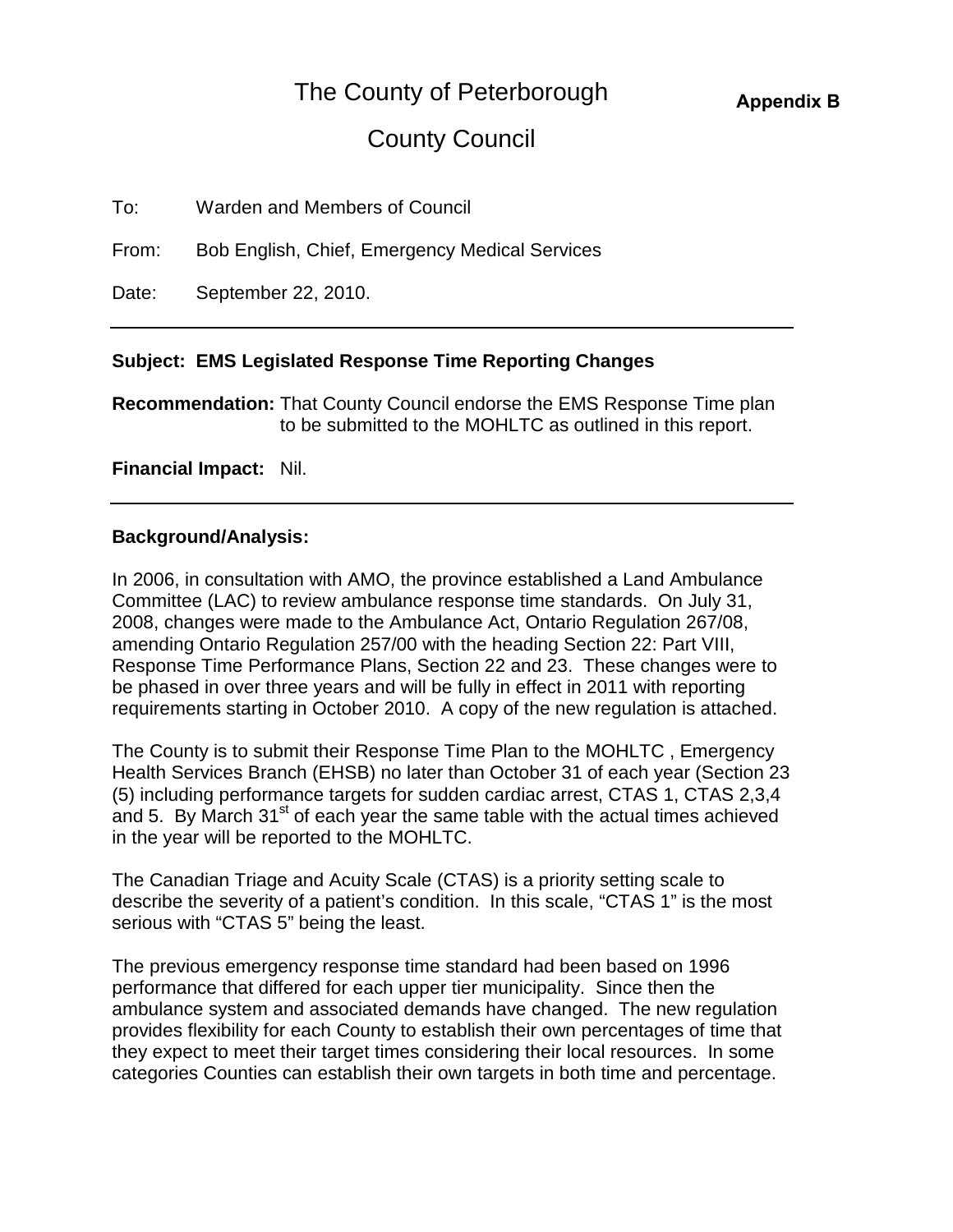The 1996 90<sup>th</sup> percentile response time measurement of 19 minutes establishes that 90 of every 100 calls were responded to in less than 19 minutes. The new reporting process simply restates this performance in relation to a set time, again, as a percentage of calls. Specifically, Sudden Cardiac Arrest responses will have a target of 50% of the responses having a defibrillator on scene within 6 minutes; 66% of CTAS 1 responses will have a paramedic resource on scene within 8 minutes; and, all other emergency calls 65% within 10 minutes.

Regarding both the old and new processes, the times identified to the province are applicable to the entire service area of Peterborough County/City EMS. There are no provisions in the regulations to provide for variations in population or call volume density. It is important to note that response time performance is increased in densely populated areas. The response time performance reported is an amalgamation of responses throughout the service area, and expectations should be tempered as such.

Under this new regulation, Counties will be credited when any defibrillator is used to assist a victim of sudden cardiac arrest including any of our Public Access Defibrillators (50) currently in place. They will be considered a "clock stopper".

With this new regulation, the response times will be measured based on the severity of the response as found by the paramedic arriving on scene (vs. how it was dispatched). This is similar to how medical evaluations are currently triaged at local ER departments. This is intended to continue to pursue system improvements to more accurately identify patient's greatest needs.

It is suggested that the new Response Time Plan reflect current performance elements, so that a year over year benchmarking of response times can be evaluated.

Attached is a summary of information and our recommendation.

Respectfully submitted,

Originally signed by

Robert S. English **Chief**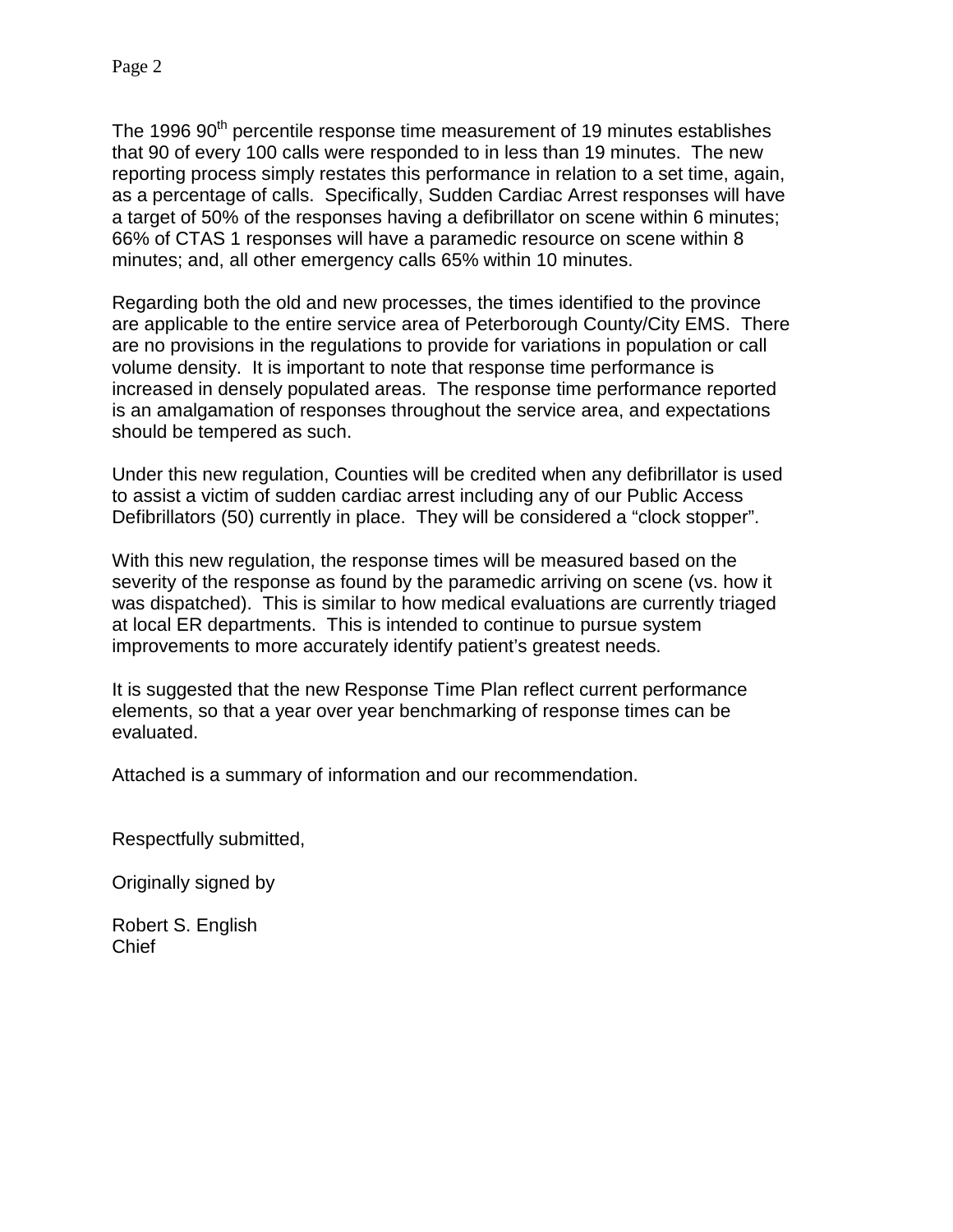

## **2010/11 Land Ambulance Response Time Standard Plan**

*At present there is not a consensus among EMS providers as to what time period is deemed appropriate nor is there available medical evidence known by PCCEMS to assist in the establishment of an appropriate period of time for this plan.*

#### **Establishment of Response Time Plan**:

In an attempt to establish response time plan targets that are realistic and appropriate, a retrospective review was performed applying the mandated targets of the new response time plan to the response time performance over the past several years. Problems that arise in utilizing this data include:

- ► Inconsistent data obtained through Lindsay CACC dispatch data system;
- ► Limited data available regarding defibrillator equipped arrival times (Fire or Public Access Defibrillator PAD Program);
- ► Recent growth of PTBO EMS coverage with several enhancements to EMS coverage over the past 3 years;
- ► Deployment plan and strategy adjustments to address growing response times;
- ► Variables effecting response such as Ambulance Offload Delay pressures;
- ► Previous 90<sup>th</sup>% response time benchmark addressed Code 4 (Emergency Response) only. The new response time standard plan is based on CTAS category as assessed by paramedic on arrival regardless of dispatch priority.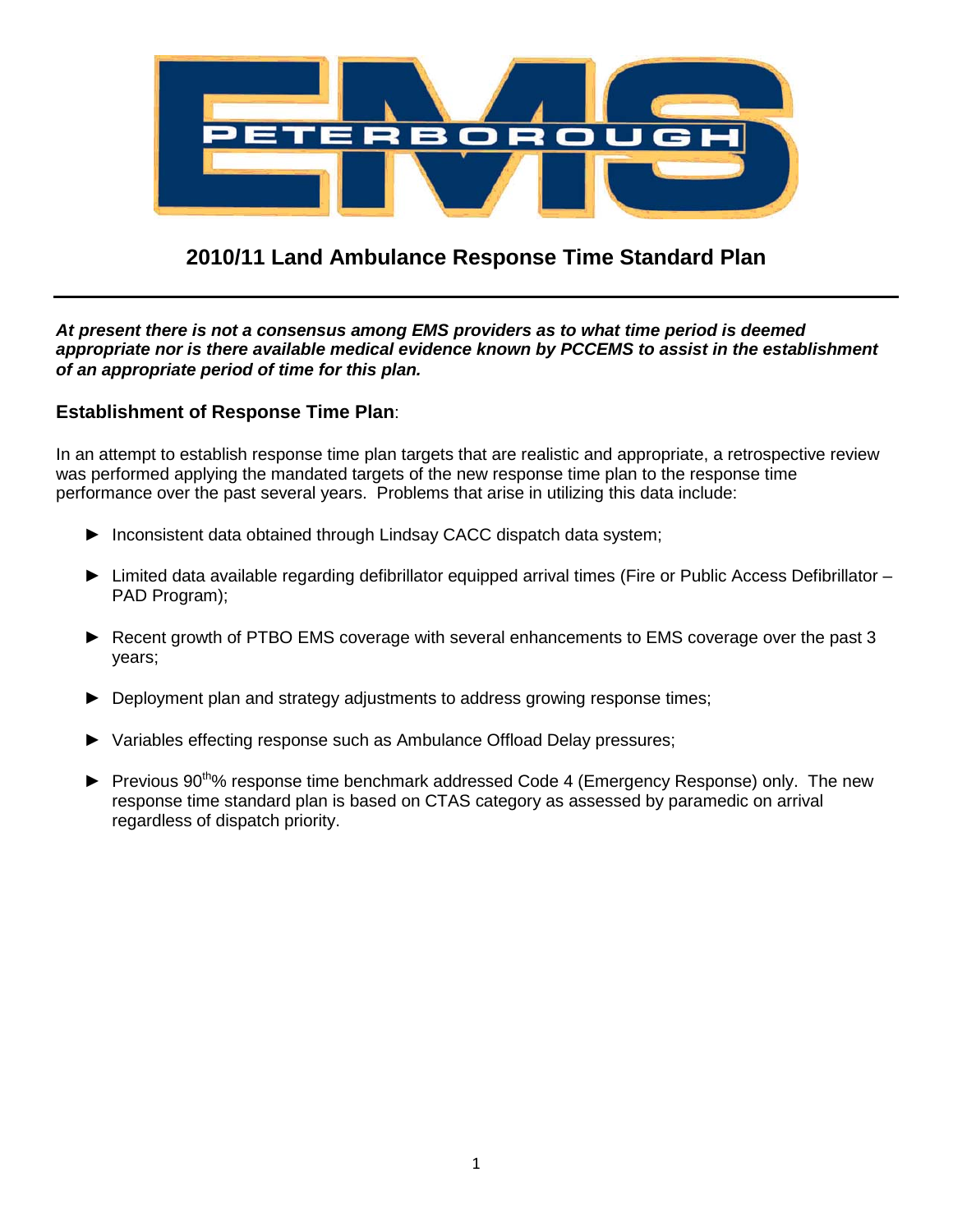Given the many variables affecting the response time, it is the opinion of EMS Management that the most appropriate material to use to set the new response time targets would be based on the response times achieved in by Peterborough EMS in 2009.

Response time options based on 2009 performance are as follows:

► Arrival of **Defibrillator Equipped Responder** to the location of a patient determined to be in sudden cardiac arrest within 6 minutes from the time ambulance dispatch conveys the call information to the paramedic:

**→ 50 %** - based on 2009 performance of 43%, not inclusive of Fire Department Tiered Response, PAD programs and future efficiencies.

- ► Arrival of **Paramedic** to the location a patient determined to be CTAS 1, from the time ambulance dispatch conveys the call information to the paramedic.
	- **→ 66%** based 2009 performance.
- $\triangleright$  CTAS 2, 3, 4 & 5
	- $\rightarrow$  Based on the 2009 performance and in consideration of the lack of consensus and/or guidance as to "appropriate" period of time to set as a target, and in consideration of the enhancements coupled with recent trends of improved response times in Peterborough County, EMS Management has proposed the following options for response time targets for patients in this category:

| Option #1 | <b>CTAS</b>    | Target Time (minutes) | Target % | 2009 Performance |
|-----------|----------------|-----------------------|----------|------------------|
|           | 2              | 18:00                 | 90%      | 17:55            |
|           | 3              | 18:00                 | 90%      | 18:59            |
|           | 4              | 18:00                 | 90%      | 18:43            |
|           | 5              | 18:00                 | 90%      | 15:50            |
| Option #2 | <b>CTAS</b>    | Target Time (minutes) | Target % | 2009 Performance |
|           | 2              | 8:59                  | 60%      | 63%              |
|           | 3              | 8:59                  | 60%      | 59%              |
|           | 4              | 8:59                  | 60%      | 56%              |
|           | 5              | 8:59                  | 60%      | 58%              |
| Option #3 | <b>CTAS</b>    | Target Time (minutes) | Target % | 2009 Performance |
|           | $\overline{2}$ | 9:00                  | Average  | 8:56             |
|           | 3              | 9:00                  | Average  | 9:23             |
|           | 4              | 9:00                  | Average  | 9:46             |
|           | 5              | 9:00                  | Average  | 9:18             |
| Option #4 | <b>CTAS</b>    | Target Time (minutes) | Target % | 2009 Performance |
|           | 2              | 10:00                 | 65%      | 68%              |
|           | 3              | 10:00                 | 65%      | 65%              |
|           | 4              | 10:00                 | 65%      | 63%              |
|           | 5              | 10:00                 | 65%      | 65%              |